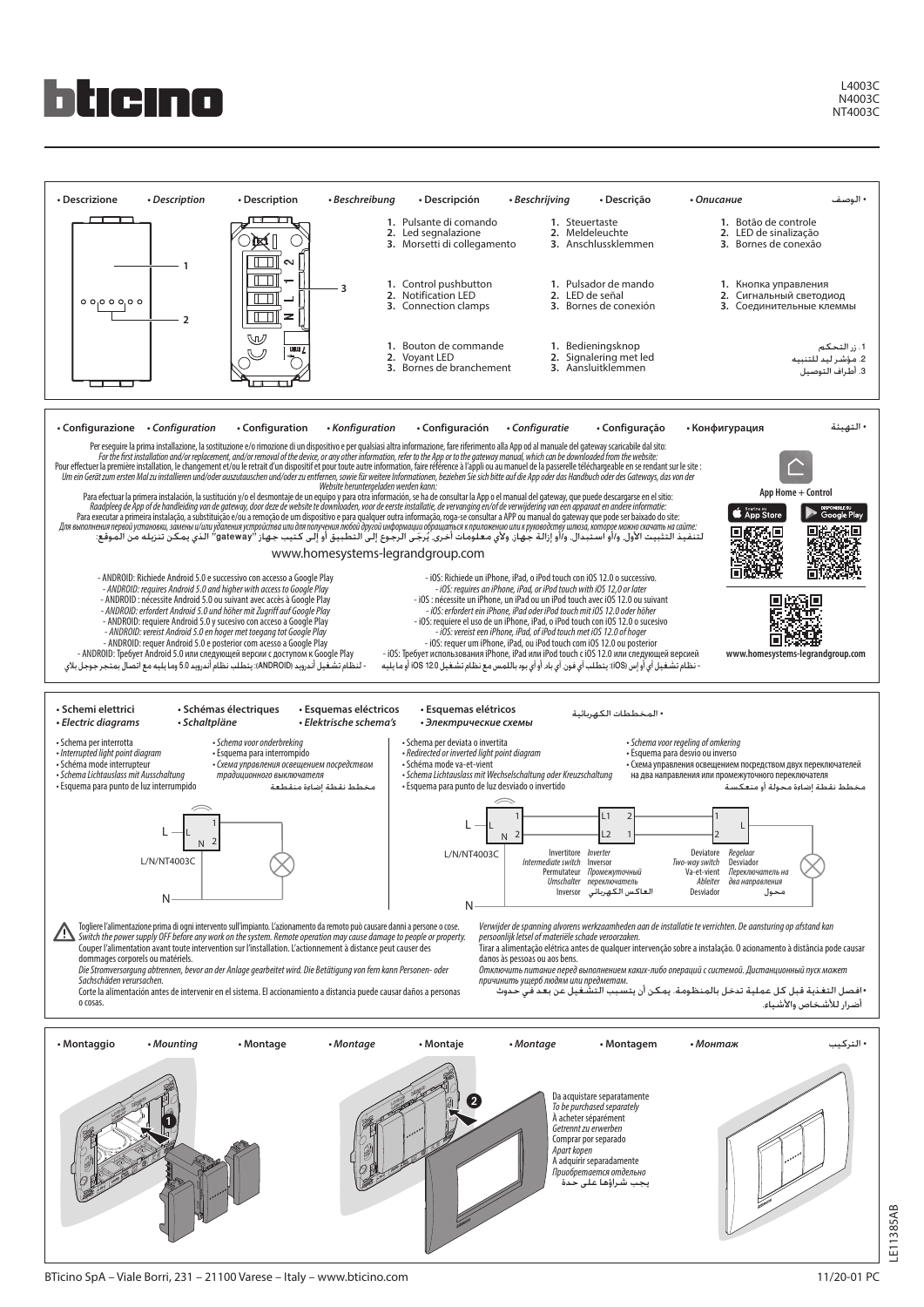| · Reset alle impostazioni di fabbrica<br>• Reset to the factory settings                                                                                                                                                        | • Rétablissement des réglages par défaut<br>· Default-Einstellungen wieder herstellen                                                                                                                                                                                                                                                                                                                                                                                                                                                                                                                                                                                                                                                                                                                                                                                                                                                                                                                                                                                                                                                                                                                                                                                                                                                                                                                                                                                                                                                                                                                                                                                                                                                                                                                                                                                                                                                                                                                                                                                                                                                                                                                                                                                                                                                                                                                                                | « Restablecer los ajustes de la fábrica<br>· Reset van de fabrieksinstellingen | · Resetar definições de fábrica                                                                                                                                                                                                                                                                                                                                                                                                                                                                                                                                                                                                                                                                                                                                                                                                                                                                                                                                                                                                                                                                                                                                                                                                                                                                                                                                                                                                                                                                                                                                                                                                              | • Восстановление фабричных настроек | • الرجوع إلى إعدادات المصنع                                                                                                                                       |
|---------------------------------------------------------------------------------------------------------------------------------------------------------------------------------------------------------------------------------|--------------------------------------------------------------------------------------------------------------------------------------------------------------------------------------------------------------------------------------------------------------------------------------------------------------------------------------------------------------------------------------------------------------------------------------------------------------------------------------------------------------------------------------------------------------------------------------------------------------------------------------------------------------------------------------------------------------------------------------------------------------------------------------------------------------------------------------------------------------------------------------------------------------------------------------------------------------------------------------------------------------------------------------------------------------------------------------------------------------------------------------------------------------------------------------------------------------------------------------------------------------------------------------------------------------------------------------------------------------------------------------------------------------------------------------------------------------------------------------------------------------------------------------------------------------------------------------------------------------------------------------------------------------------------------------------------------------------------------------------------------------------------------------------------------------------------------------------------------------------------------------------------------------------------------------------------------------------------------------------------------------------------------------------------------------------------------------------------------------------------------------------------------------------------------------------------------------------------------------------------------------------------------------------------------------------------------------------------------------------------------------------------------------------------------------|--------------------------------------------------------------------------------|----------------------------------------------------------------------------------------------------------------------------------------------------------------------------------------------------------------------------------------------------------------------------------------------------------------------------------------------------------------------------------------------------------------------------------------------------------------------------------------------------------------------------------------------------------------------------------------------------------------------------------------------------------------------------------------------------------------------------------------------------------------------------------------------------------------------------------------------------------------------------------------------------------------------------------------------------------------------------------------------------------------------------------------------------------------------------------------------------------------------------------------------------------------------------------------------------------------------------------------------------------------------------------------------------------------------------------------------------------------------------------------------------------------------------------------------------------------------------------------------------------------------------------------------------------------------------------------------------------------------------------------------|-------------------------------------|-------------------------------------------------------------------------------------------------------------------------------------------------------------------|
|                                                                                                                                                                                                                                 | Attenzione: questa procedura disassocia completamente il dispositivo dall'impianto elettrico smart.<br>Warning: this procedure completely disassociates the device from the smart electric system.<br>Attention : cette procédure dissocie complètement le dispositif de l'installation électrique smart.<br>Achtung: Dieser Vorgang trenn das Gerät vollständig von der Smart-Stromanlage.<br>Atención: este procedimiento desasocia completamente el equipo del sistema eléctrico smart.                                                                                                                                                                                                                                                                                                                                                                                                                                                                                                                                                                                                                                                                                                                                                                                                                                                                                                                                                                                                                                                                                                                                                                                                                                                                                                                                                                                                                                                                                                                                                                                                                                                                                                                                                                                                                                                                                                                                           |                                                                                | Opgelet: deze procedure koppelt het apparaat volledig los van de elektrische installatie smart.<br>Atenção: este procedimento exclui totalmente o dispositivo do sistema elétrico smart.                                                                                                                                                                                                                                                                                                                                                                                                                                                                                                                                                                                                                                                                                                                                                                                                                                                                                                                                                                                                                                                                                                                                                                                                                                                                                                                                                                                                                                                     |                                     | Внимание: эта процедура полностью отсоединяет устройство от умной электрической системы.<br>تنبيه: يفصل هذا الإجراء الجهاز بالكامل عن المنظومة الكهربائية الذكية. |
| $\mathbf{1}$<br>0                                                                                                                                                                                                               | প্রী                                                                                                                                                                                                                                                                                                                                                                                                                                                                                                                                                                                                                                                                                                                                                                                                                                                                                                                                                                                                                                                                                                                                                                                                                                                                                                                                                                                                                                                                                                                                                                                                                                                                                                                                                                                                                                                                                                                                                                                                                                                                                                                                                                                                                                                                                                                                                                                                                                 | €                                                                              | Premere e mantenere premuto il pulsante reset @, il LED lampeggia blu, poi si spegne, poi diventa rosso.<br>A questo punto rilascia il pulsante. Il LED diventa rosso fisso. Il reset è esequito.<br>Press and hold down the reset pushbutton <33, the LED flashes blue, then it goes off, then turns red.<br>Now release the pushbutton. The LED turns red steady. The reset has been done.<br>Appuyer sur le bouton de reset @ et le maintenir enfoncé : le voyant clignote en bleu, s'éteint puis devient rouge.<br>Ensuite relâcher le bouton. Le voyant devient rouge fixe. Le reset est effectué.<br>Drücken die Taste Reset @ und halten Sie sie gedrückt. Die LED blinkt blau und erlischt, dann leuchtet sie rot auf.<br>Nun die Taste loslassen Taste. Die LED leuchtet rot auf. Reset durchgeführt.<br>Presionar sin soltar el botón reset @, el LED parpadea de color azul, luego se apaga y se pone de color rojo.<br>Entonces soltar el botón. El LED se pone rojo fijo. El reset se ha efectuado.<br>Houd de resetknop @ ingedrukt. De led blauw knippert blauw, gaat vervolgens uit en kleurt daarna rood.<br>Laat de knop nu los. De led kleurt rood en brandt. De reset is verricht.<br>Carregar e manter carregado o botão reset @, o LED pisca azul, depois desliga-se, então torna-se vermelho.<br>Nesta altura soltar o botão. O LED torna-se vermelho fixo. O reset foi efetuado.<br>Нажать и удерживать нажатой кнопку сброса ۞, светодиод начнет мигать синим светом, затем погаснет и<br>загорится красным светом.<br>После этого отпустить кнопку. Светодиод загорится постоянным красным светом. Сброс выполнен. |                                     | اضغط واستمر في الضغط على زر إعادة الضبط ۞. سيـومـض مؤشر الليـد باللون الأزرق. ثم ينطـفـئ. ثم<br>يتحول إلـى اللون الأحمر.                                          |
| briefly press the reset button of the gateway.<br>• Caratteristiche tecniche                                                                                                                                                    | Attenzione: la pressione involontaria breve del pulsante reset, avvia l'associazione dei dispositivi. Per teminarla, premere brevemente e contemporaneamente i due tasti del<br>comando radio Master (se presente) oppure premere brevemente il pulsante di reset del gateway.<br>Warning: a short accidental pressure of the reset pushbutton, starts the device association. To end it, briefly press at the same time the two keys of the Master radio control (if present), or<br>Attention : une brève pression involontaire sur le bouton de reset active l'association des dispositifs. Pour l'arrêter, appuyer brièvement et simultanément sur les deux touches de la<br>commande radio Master (si présente) ou appuyer brièvement sur le bouton de reset de la passerelle.<br>Achtung: Durch den kurzen versehentlichen Druck der Reset-Taste wird die Zuordnung der Geräte gestartet. Um sie zu beenden, drücken Sie kurz die beiden Tasten auf der Master-<br>Funksteuerung (falls vorhanden) oder drücken Sie kurz die Reset-Taste am Gateway.<br>Atención: la presión involuntaria breve de la tecla de reset acciona la asociación de los dispositivos. Para acabarla, presione brevemente y, al mismo tiempo, las dos teclas del<br>mando radio Master (si presente) o brevemente la tecla de reset del gateway.<br>Opgelet: het koppelen van de apparaten wordt gestart als de resetknop per ongeluk wordt ingedrukt. Druk de twee toetsen van de draadloze masterbediening (indien aanwezig)<br>tegelijkertijd kort in of druk kort op de resetknop van de gateway om het koppelen te onderbreken.<br>Atenção: a pressão involuntária breve do botão Reset inicia a associação dos dispositivos. Para a terminar, carregar breve e simultaneamente nos nas duas teclas de do comando<br>rádio Master (se houver) ou brevemente no botão de reset do gateway.<br>Внимание: случайное кратковременное нажатие на кнопку сброса запускает сопряжение устройств. Для его завершения следует кратковременно и одновременно<br>нажать на две кнопки главного устройства радиоуправления (при наличии) или кратковременно нажать на кнопку сброса шлюза.<br>تنبيه: يؤدي الضغط غير المقصود لمدة وجيزة على زر إعادة الضبط. إلى بدء عملية اقتران أجهزة المنقط استخط والمن المنع المعامل وري تحكم الراديو الرئيسي (إذا كان موجودًا) أو اضغط لفترة بالترامين والمنفس المسلم والمسلم والمسلم وا<br>• Caractéristiques techniques | • Características técnicas                                                     | • Características técnicas                                                                                                                                                                                                                                                                                                                                                                                                                                                                                                                                                                                                                                                                                                                                                                                                                                                                                                                                                                                                                                                                                                                                                                                                                                                                                                                                                                                                                                                                                                                                                                                                                   |                                     |                                                                                                                                                                   |
| • Technical features<br>+ 45 °C<br>+45 درجة مئوية<br>°C<br>+5 درجة مءً<br>$1 \times 1,5$ mm2<br>1x1.5mm2<br>$1 \times 1,5$ MM2<br>1 × 1,5 مم2<br>110 - 230 Vac; 50/60 Hz<br>110-230 B; 50/60 Fu<br>50 - 60 هرتز. ;110- 230 فولت | • Technische Daten                                                                                                                                                                                                                                                                                                                                                                                                                                                                                                                                                                                                                                                                                                                                                                                                                                                                                                                                                                                                                                                                                                                                                                                                                                                                                                                                                                                                                                                                                                                                                                                                                                                                                                                                                                                                                                                                                                                                                                                                                                                                                                                                                                                                                                                                                                                                                                                                                   | • Technische eigenschappen<br>LED $(*)$                                        | • Технические характеристики<br>Í                                                                                                                                                                                                                                                                                                                                                                                                                                                                                                                                                                                                                                                                                                                                                                                                                                                                                                                                                                                                                                                                                                                                                                                                                                                                                                                                                                                                                                                                                                                                                                                                            |                                     | • المواصفات الفنية                                                                                                                                                |

| • Caratteristiche tecniche<br>• Technical features                                                                                                                                             | · Caractéristiques techniques<br>• Technische Daten |               | • Características técnicas<br>• Technische eigenschappen | • Características técnicas<br>• Технические характеристики |                                 | • المواصفات الفنية                 |
|------------------------------------------------------------------------------------------------------------------------------------------------------------------------------------------------|-----------------------------------------------------|---------------|----------------------------------------------------------|------------------------------------------------------------|---------------------------------|------------------------------------|
| + 45 °C<br>+45 درجة مئوية<br>+5 درجة مئوية<br>$1 \times 1.5$ mm2<br>1x1.5mm2<br>1 x 1,5 mm2<br>1.5 × 1.5 مم2<br>110 - 230 Vac; 50/60 Hz<br>110-230 B; 50/60 Fu<br>50 - 60 هرتز. ;110- 230 فولت | ⋓                                                   | LED $(*)$     |                                                          | the                                                        |                                 |                                    |
| Carichi                                                                                                                                                                                        | Lampada incandescente<br>o lampada alogena          | Lampada a LED |                                                          | Fluorescente compatta                                      | Trasformatore elettronico       | Trasformatore<br>ferromagnetico    |
| <b>230 VAC</b>                                                                                                                                                                                 | 500W                                                | min.4W        | max 100 W                                                | 250 VA                                                     | 250 VA                          | 250 VA                             |
| <b>110 VAC</b>                                                                                                                                                                                 | 250W                                                | min 4 W       | max 50 W                                                 | 125 VA                                                     | 125 VA                          | 125 VA                             |
| Tecnologia                                                                                                                                                                                     | Radio (Maglie di rete senza fili)                   |               |                                                          |                                                            |                                 |                                    |
| Livello di potenza                                                                                                                                                                             | $<$ 100mW                                           |               |                                                          |                                                            |                                 |                                    |
| Frequenza di banda                                                                                                                                                                             | da 2,4 a 2,4835 GHz                                 |               |                                                          |                                                            |                                 |                                    |
| Loads                                                                                                                                                                                          | Filament lamp or halogen lamp                       |               | LED lamp                                                 | Fluorescent compact                                        | Electronic transformer          | Ferromagnetic transformer          |
| <b>230 VAC</b>                                                                                                                                                                                 | 500W                                                | min.4W        | max. 100 W                                               | 250 VA                                                     | 250 VA                          | 250 VA                             |
| <b>110 VAC</b>                                                                                                                                                                                 | 250W                                                | min.4W        | max. 50 W                                                | 125 VA                                                     | 125 VA                          | 125 VA                             |
| <b>Technology</b>                                                                                                                                                                              | Radio (Wireless meshed network)                     |               |                                                          |                                                            |                                 |                                    |
| <b>Power level</b>                                                                                                                                                                             | $<$ 100 $m$ W                                       |               |                                                          |                                                            |                                 |                                    |
| <b>Band frequency</b>                                                                                                                                                                          | from 2,4 to 2,4835 GHz                              |               |                                                          |                                                            |                                 |                                    |
| Charges                                                                                                                                                                                        | Ampoule à incandescence ou<br>lampe halogène        |               | Ampoule à LED                                            | Fluorescente compacte                                      | Transformateur<br>électronique  | Transformateur<br>ferromagnétique  |
| <b>230 VAC</b>                                                                                                                                                                                 | 500W                                                | min.4W        | max. 100 W                                               | 250 VA                                                     | 250 VA                          | 250 VA                             |
| <b>110 VAC</b>                                                                                                                                                                                 | 250W                                                | min.4W        | max. 50 W                                                | 125 VA                                                     | 125 VA                          | 125 VA                             |
| Technologie                                                                                                                                                                                    | Radio (Réseau maillé sans fil)                      |               |                                                          |                                                            |                                 |                                    |
| Niveau de puissance                                                                                                                                                                            | $<$ 100 $m$ W                                       |               |                                                          |                                                            |                                 |                                    |
| Fréquence de bande                                                                                                                                                                             | de 2.4 à 2.4835 GHz                                 |               |                                                          |                                                            |                                 |                                    |
| <b>Stromlasten</b>                                                                                                                                                                             | Glühlampe oder Halogenlampe                         |               | LED-Lampe                                                | Kompakte Leuchtstoffröhre                                  | Elektronischer<br>Transformator | Ferromagnetischer<br>Transformator |
| <b>230 VAC</b>                                                                                                                                                                                 | 500W                                                | min.4W        | max. 100 W                                               | 250 VA                                                     | 250 VA                          | 250 VA                             |
| <b>110 VAC</b>                                                                                                                                                                                 | 250W                                                | min.4W        | max. 50 W                                                | 125 VA                                                     | 125 VA                          | 125 VA                             |
| <b>Technologie</b>                                                                                                                                                                             | Radio (Maschen eines drahtlosen Netzes)             |               |                                                          |                                                            |                                 |                                    |
| Leistungsniveau                                                                                                                                                                                | $<$ 100 $m$ W                                       |               |                                                          |                                                            |                                 |                                    |
| <b>Bandfrequenz</b>                                                                                                                                                                            | von 2,4 bis 2,4835 GHz                              |               |                                                          |                                                            |                                 |                                    |